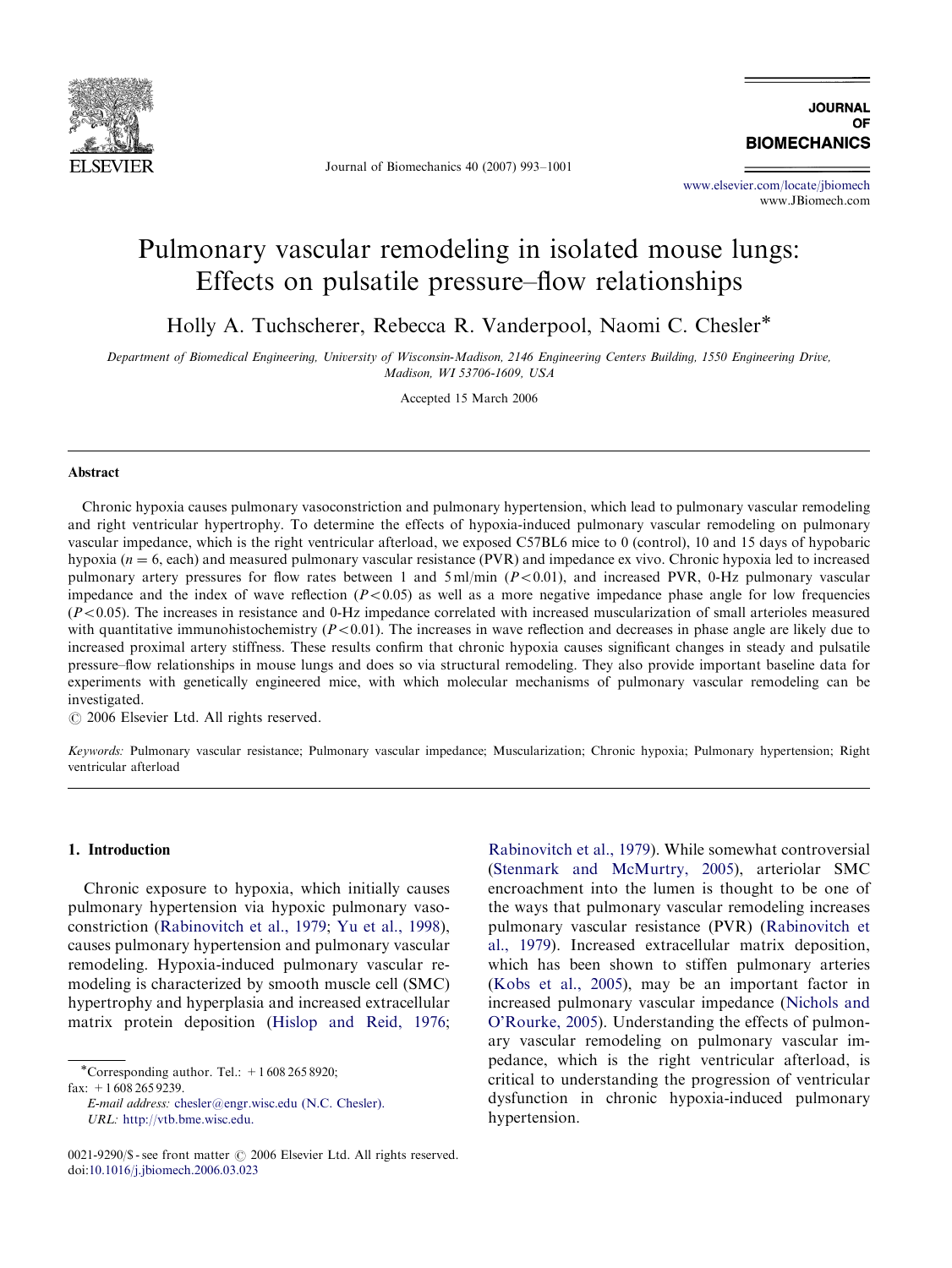The pulmonary vascular response to chronic hypoxia has been widely studied in calves ([Zuckerman et al.,](#page-8-0) [1991\)](#page-8-0), pigs ([Fike and Kaplowitz, 1994, 1996;](#page-7-0) [Fike et al.,](#page-7-0) [2002\)](#page-7-0), rats [\(Hislop and Reid, 1976](#page-7-0); [Rabinovitch et al.,](#page-7-0) [1979, 1981](#page-7-0); [Adnot et al., 1991](#page-7-0); [Le Cras et al., 1996;](#page-7-0) [Liu,](#page-7-0) [1996;](#page-7-0) [Herget et al., 2003\)](#page-7-0) and mice [\(Steudel et al., 1998](#page-7-0); [Eddahibi et al., 2000;](#page-7-0) [Quinlan et al., 2000;](#page-7-0) [Fagan et al.,](#page-7-0) [2001;](#page-7-0) [Zhao et al., 2001;](#page-8-0) [Beppu et al., 2004](#page-7-0); [Hasegawa et](#page-7-0) [al., 2004](#page-7-0); [Kobs et al., 2005\)](#page-7-0). Despite increasing recognition that impedance, not resistance, determines right ventricular energy requirements [\(Grant and](#page-7-0) [Lieber, 1996;](#page-7-0) [Huez et al., 2004\)](#page-7-0), most studies in small animals still measure only steady pulmonary vascular pressure–flow relationships and do not investigate changes in pulsatile pressure–flow relationships with pulmonary vascular remodeling.

To address this knowledge gap, we investigated the effects of chronic hypoxia-induced pulmonary hypertension on steady and pulsatile pressure–flow relationships in the lungs of C57BL6 mice. We hypothesized that pulmonary vascular remodeling would increase PVR and impedance, and that increased muscularization in the small arteries and arterioles of mouse lungs would be correlated with increased PVR and impedance.

#### 2. Methods and materials

## 2.1. Animal handling

Eighteen 8–12-week-old C57BL6/J mice,  $19.4 \pm 2.4$  g weight were used in this study (Jackson Laboratory, Bar Harbor, ME). Mice were subjected to either 0, 10 or 15 days ( $n = 6$ , each group) of hypobaric hypoxia in the University of Wisconsin-Madison Biotron facility. All groups had equal numbers of male and female mice. The hypoxic groups were exposed to a barometric pressure of 380 mmHg, which produces the equivalent of 10% inspired  $O_2$ . The pressure was returned to atmospheric conditions (760 mmHg) no more than 30 min/day for regular animal care and maintenance. Mice were euthanized with an intraperitoneal injection of 150 mg/ kg pentobarbital solution. All protocols and procedures were approved by the University of Wisconsin Institutional Animal Care and Use Committee.

# 2.2. Isolated lung preparation

The isolated, ventilated, perfused lung preparation was used as previously described ([Tuchscherer et al.,](#page-7-0) [2006\)](#page-7-0). Briefly, after euthanasia, the trachea was cannulated for ventilation and the main pulmonary artery and left atrium were cannulated for perfusion inflow and outflow, respectively. Room air was used for ventilation; steady flow of heated perfusate was driven by a syringe pump (Cole Palmer Instrument Company, Vernon Hills,

IL); pulsatile flow was driven by a high-frequency oscillatory piston pump (EnduraTEC Systems, Bose Corporation, Minnetonka, MN) operated in parallel with the syringe pump. Flow exited the left atrial cannula into small diameter tubing, which then exited to the atmosphere at the same elevation as the left atrial cannula. Pulmonary artery pressure  $(P_{PA})$  and left atrial pressure  $(P_{LA})$  were measured by pressure transducers (P75, Hugo Sachs Elektronik); pulmonary vascular flow rate  $(Q)$  was measured by an in-line flowmeter (Transonic Systems, Inc., Ithaca, NY). All pressures and flows were monitored by continuous display on a laptop computer.

# 2.3. Initial measurements

To obtain initial steady flow rate measurements of  $P_{\text{PA}}$ ,  $P_{\text{LA}}$  and Q, the lungs were perfused at 1 ml/min. This perfusion rate was based on previously reported flow rates for isolated perfused mouse lungs ([von](#page-8-0) [Bethmann et al., 1998\)](#page-8-0). Data were recorded while keeping lungs inflated at the end inspiratory pressure of  $10 \text{ cm}H_2O$  to prevent edema and to normalize the effects of airway pressure and volume on  $P_{\text{PA}}$ ,  $P_{\text{LA}}$  and Q ([Milnor, 1989](#page-7-0)).

## 2.4. Pulsatile flow rate measurements

After initial measurements, the steady flow rate was gradually increased to 3 ml/min and sinusoidal flow rates of the form  $Q = 3 + 2 \sin (2\pi ft)$  ml/min were generated for frequencies of  $f = 1, 2, 5, 10, 15$  and 20 Hz. This frequency range was chosen to include the physiological heart rate for mice ( $\sim$ 10 Hz).  $P_{\text{PA}}$ ,  $P_{\text{LA}}$ and Q were recorded at 200 Hz. As above, lungs were kept inflated at end inspiratory pressure during data collection. After the sinusoidal flow rates measurements were performed, the steady flow rate was gradually reduced to 0.5 ml/min and normal ventilation resumed.

## 2.5. Steady flow rate measurements

After the last pulsatile flow rate measurement, at least 1 min of steady flow at 0.5 ml/min was imposed, and then flow rate was increased to 1 ml/min. Steady flow rate was then increased from 1 to 5 ml/min in 1 ml/min steps at 10s intervals while  $P_{PA}$ ,  $P_{LA}$  and Q were recorded. Lungs were inflated to end inspiratory pressure during data collection as above. The steady flow rate was then returned to 0.5 ml/min and normal ventilation resumed.

# 2.6. Muscularization measurements

After all pressure–flow data were collected, the ventilation and perfusion were stopped and the lungs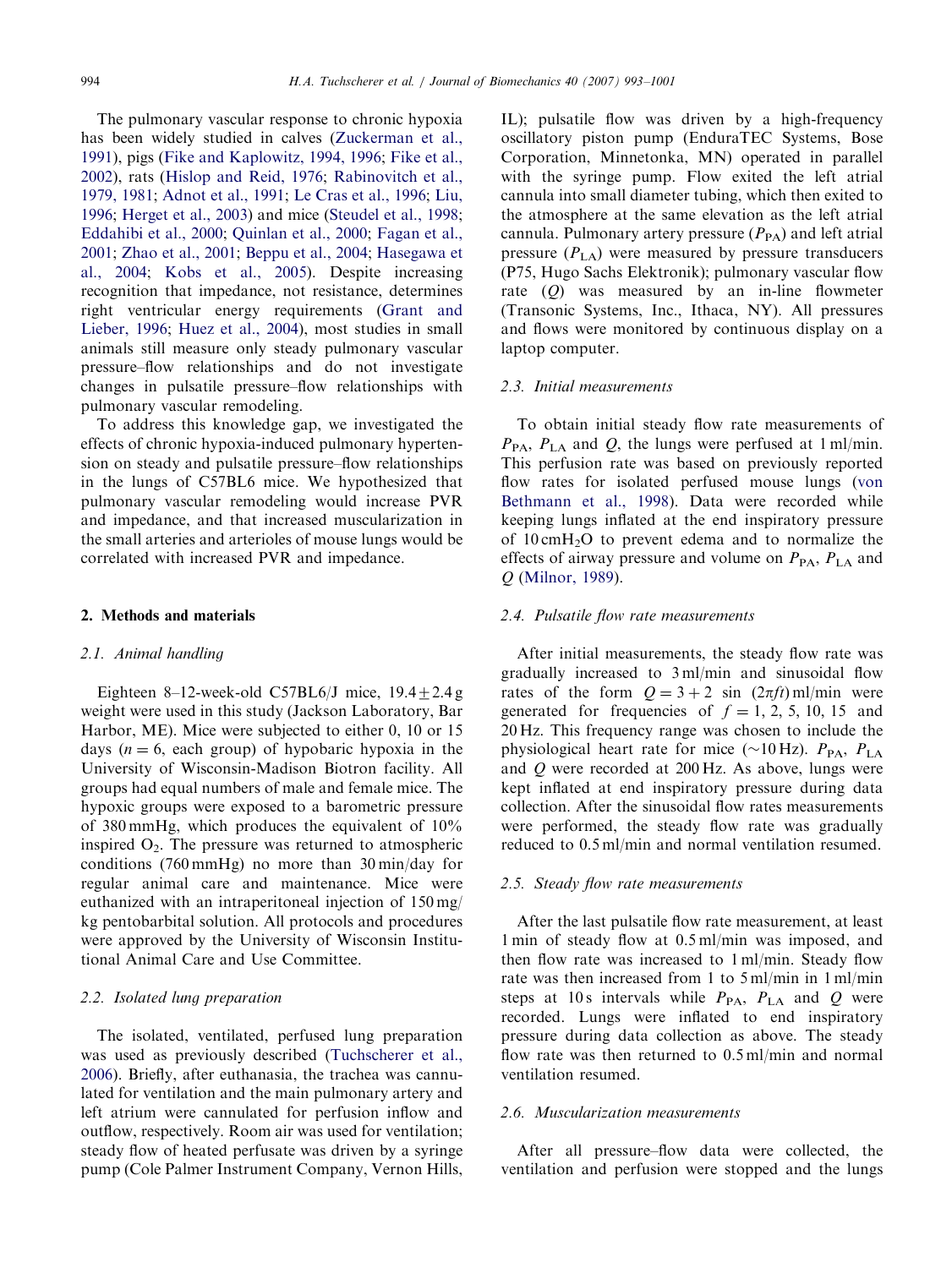were removed from the isolated lung system. The lungs were filled with freezing compound OCT through the trachea, and the entire lung was frozen in 2-methyl butane cooled by liquid nitrogen. Sections with a thickness of 7  $\mu$ m were cut from each lung at  $-20$  °C on a cryostat. Serial sections were obtained on two slides. Sections on the first slide were immunoreacted with factor VIII primary antibody (rabbit polyclonal, Dako Cytomations, Carpinteria, CA) diluted 1:8000 in PBS. Sections on the second slide were immunoreacted with  $\alpha$ -smooth muscle actin primary antibody ( $\alpha$ -SMC, mouse monoclonal) diluted 1:300 in PBS using the DAKO animal research kit (ARK, Dako Cytomations). All sections were then incubated with secondary antibody conjugated to horseradish peroxidase (goat antirabbit, 1:500, Jackson ImmunoResearch Laboratories, West Grove, PA). DAB chromogen (Dako Cytomations) was used as a substrate, yielding a brown labeling product. All sections were counterstained with hematoxylin to identify cell nuclei. The primary antibody was replaced with non-immune serum for negative control slides.

Histological specimens were imaged on an inverted microscope (TE-2000, Nikon, Melville, NY). Spot camera and MetaVue software (Optical Analysis Systems, Nashua NH) were used for image capture and quantitative image analysis. Five fields of view (FOV) were captured from one histological section of each lung at  $20 \times$  magnification; in each FOV, the inner diameter of vessels identified by positive factor VIII staining (in a serial section) were measured with quantitative image analysis tools. For all vessels of average diameter less than  $80 \mu m$ , the vessel was categorized as non-muscularized (NM), partially muscularized (PM) or fully muscularized (FM). NM vessels had no  $\alpha$ -SMC-positive cells, PM vessels had less than 75% positive cells around the wall circumference and FM vessels had more than 75% positive cells, following the methods used in prior studies [\(Fagan et al., 1999a, b](#page-7-0); [Quinlan et al., 2000;](#page-7-0) [Zhao et al., 2001](#page-8-0); [Marcos et al., 2003](#page-7-0)). The percentage of vessels that were NM, PM or FM was computed for each mouse lung; mean values for a given condition (0-, 10- or 15-day) were computed from the values for each lung at that condition. Measurements were not obtained for two lungs (one 0-day and one 15-day) because of poor fixation.

## 2.7. Calculations

PVR was calculated as  $\Delta P/Q$  where  $\Delta P = P_{PA} - P_{LA}$ . Pulmonary vascular impedance magnitude (Z) and pulmonary vascular impedance phase  $(\Theta)$  were calculated from one full sinusoidal cycle of  $\Delta P$  and Q at each imposed sinusoidal flow rate frequency. The 0 Hz (DC) and fundamental frequency values were found for each imposed sinusoidal flow rate frequency. Input resistance  $Z_0$ , characteristic impedance  $Z_c$  and index of wave reflection  $R_w$ , were calculated from the impedance as previously described ([Tuchscherer et al., 2006](#page-7-0)).

# 2.8. Statistics

Data were analyzed using one-way ANOVA and Levene's test, with P-values less than 0.05 considered significant. Analyses of correlation between the arteriolar muscularization and PVR were performed using non-parametric Spearman's rank correlation coefficient. The regression analysis coefficient of determination  $(R^2)$ was reported to reflect the linearity of the correlative relationship; Spearman's correlation coefficient  $(r<sub>s</sub>)$  and its associated  $P$  value (if significant) were reported to reflect the trends in the data. For each significant test, a general two-sided significance level of 5% was applied. All statistical analyses were performed using SAS software (SAS Institute Inc., Cary, NC) version 8.1. All data are presented in terms of means $+$ standard deviation. All hemodynamic measurements reported are for  $n = 6$  for each group.

# 3. Results

#### 3.1. Initial measurements

The 0-day group had a mean  $P_{\text{PA}} = 9.8 \pm 0.8 \text{ mmHg}$ at 1 ml/min flow rate.  $P_{PA}$  was significantly increased in both the 10- and 15-day groups  $(P<0.01)$  but there was no difference between the 10- and 15-day groups (Fig. 1). These initial measurements of pressure were higher than those measured with steady perfusion after pulsatile flow (see [Fig. 2](#page-3-0) at 1 ml/min), which demonstrates the preconditioning effects of the intervening pulsatile flow perfusion.



Fig. 1. Mean pulmonary artery pressure  $P_{PA}$  at 1 ml/min for 0-, 10and 15-day groups.  $*P<0.05$  vs. 0-day.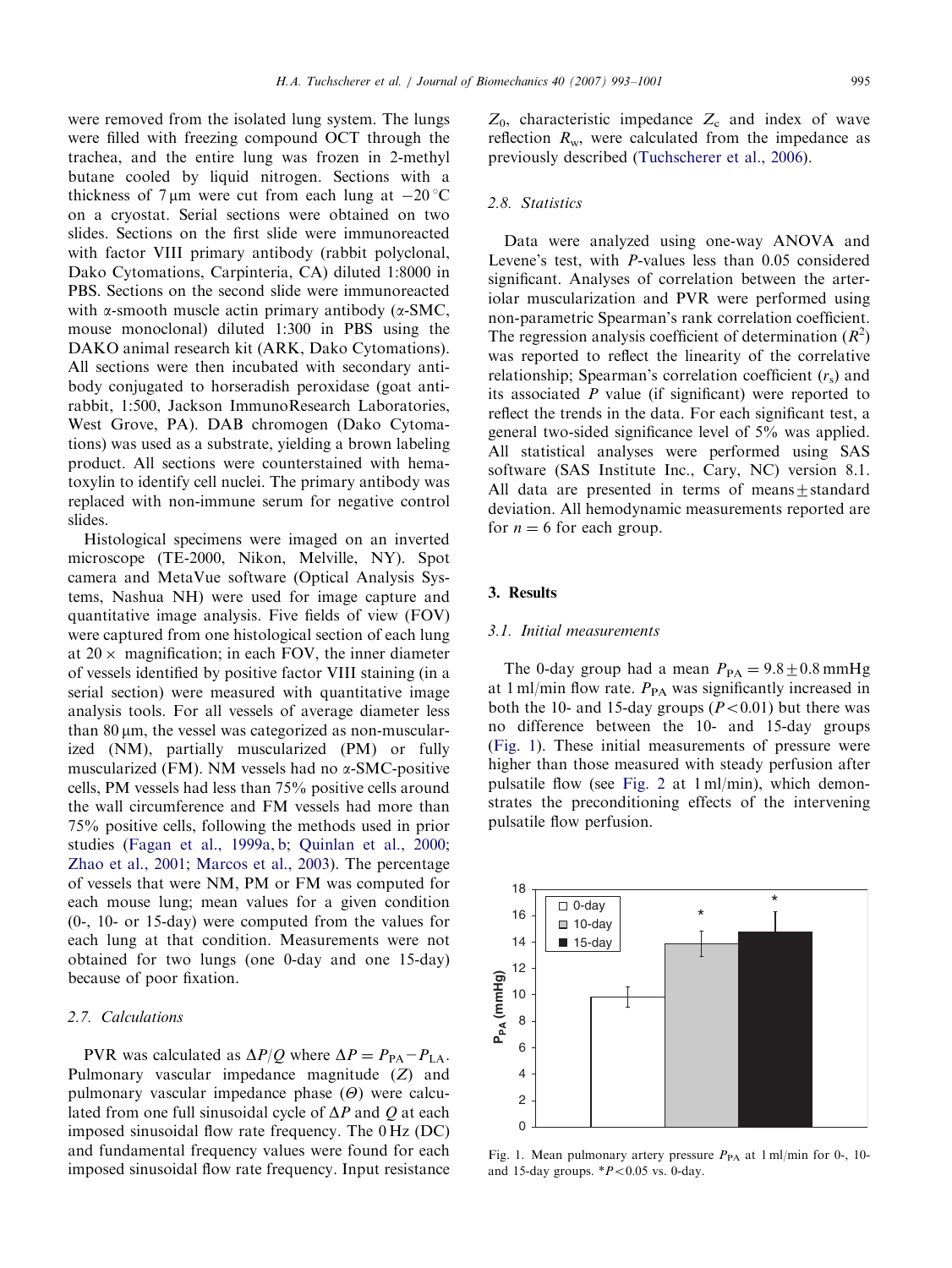## <span id="page-3-0"></span>3.2. Steady flow rate measurements

 $P_{\text{PA}}$  and  $P_{\text{LA}}$  both increased with flow rate from 1 to  $5$  ml/min (Fig. 2).  $P_{LA}$  increased linearly based on the Poiseuille-type resistance in the outflow tubing;  $P_{PA}$ increased similarly with flow rate in the control and hypoxic groups such that  $\Delta P$  was nearly constant with flow under all conditions. After chronic hypoxia,  $P_{PA}$  and  $\Delta P$  were higher than before hypoxia for all flow rates



Fig. 2. Mean pulmonary artery pressure  $P_{PA}$  (solid lines) and left atrial pressure  $P_{LA}$  (dashed lines) versus flow rate for steady flow rate perfusion for 0-, 10- and 15-day groups.  $*P<0.01$  vs. 0-day.



Fig. 3. Pulmonary vascular resistance versus flow rate for steady flow rate perfusion for 0-, 10- and 15-day groups.  $*P<0.05$  vs. 0-day.

tested  $(P<0.01)$ . There were no significant differences between the 10- and 15-day groups at any flow rate.

PVR was  $6.9 \pm 1.8$  mmHg min/ml at 1 ml/min before hypoxia and decreased significantly as flow rate increased from 1 to 5 ml/min  $(P<0.05)$  (Fig. 3). After hypoxia, PVR also decreased with increasing flow rate  $(P<0.01)$ ; PVR at each flow rate was significantly higher than at the same flow rate before hypoxia. There were no significant differences in PVR between the 10- and 15-day groups at any flow rate.

## 3.3. Pulsatile flow rate measurements

Before hypoxia, average 0 Hz impedance modulus, or input resistance  $(Z_0)$  was  $2.0 \pm 0.3$  mmHg min/ml and increased significantly after chronic hypoxia  $(P<0.01$ , Table 1 and [Fig. 4\)](#page-4-0). Impedance magnitudes at frequencies from 1 to 20 Hz were much lower than those at 0 Hz for all conditions and showed different trends as a function of frequency after chronic hypoxia. The impedance phase was significantly more negative after hypoxia at 1 and  $2 \text{ Hz}$  ( $P < 0.05$ ); there were no differences above 2 Hz [\(Fig. 4](#page-4-0)).

Some significant differences in impedance at non-zero frequencies were evident after hypoxia; we replotted the impedance magnitude to highlight these differences ([Fig. 5](#page-4-0)). Before hypoxia at low frequencies  $(1-5 Hz)$ , Z showed little variation but as frequency increased (5– 20 Hz), Z tended to increase and then decrease. After hypoxia, Z tended to be lower than 0-day between 5 and 20 Hz. Both hypoxic groups displayed similar behavior in impedance magnitude and phase as functions of frequency.

Characteristic impedance  $(Z_c)$ , an indicator of proximal arterial elastance and inertial effects, was  $0.36\pm0.14$  mmHg ml/min before hypoxia and decreased slightly but not significantly after 10 and 15 days of chronic hypoxia (Table 1). Mean wave reflection index  $(R_w)$ , an indicator of pulse pressure wave reflections, was  $0.70 \pm 0.08$  before hypoxia and increased significantly with hypoxia  $(P<0.01)$  (Table 1).

## 3.4. Muscularization measurements and correlations

Qualitatively, the muscularization of small vessels increased with chronic hypoxia [\(Fig. 6\)](#page-4-0). The quantitative

Table 1

Pulmonary vascular impedance at 0 Hz  $(Z_0)$ , characteristic impedance  $(Z_c)$ , and reflected wave coefficient  $(R_w)$  for the 0-, 10- and 15-day groups

|                                            | 0-day                            | $10$ -day                        | $15$ -day                      |
|--------------------------------------------|----------------------------------|----------------------------------|--------------------------------|
| $Z_0$ (mmHg min/ml)<br>$Z_c$ (mmHg min/ml) | $2.0 \pm 0.3$<br>$0.36 \pm 0.14$ | $3.4 + 0.2^a$<br>$0.27 \pm 0.07$ | $3.5 + 0.4^a$<br>$0.28 + 0.09$ |
| $R_{w}$                                    | $0.70 + 0.08$                    | $0.85 \pm 0.03^{\rm a}$          | $0.85 \pm 0.04^a$              |

 ${}^{a}P<0.05$  vs. 0-day.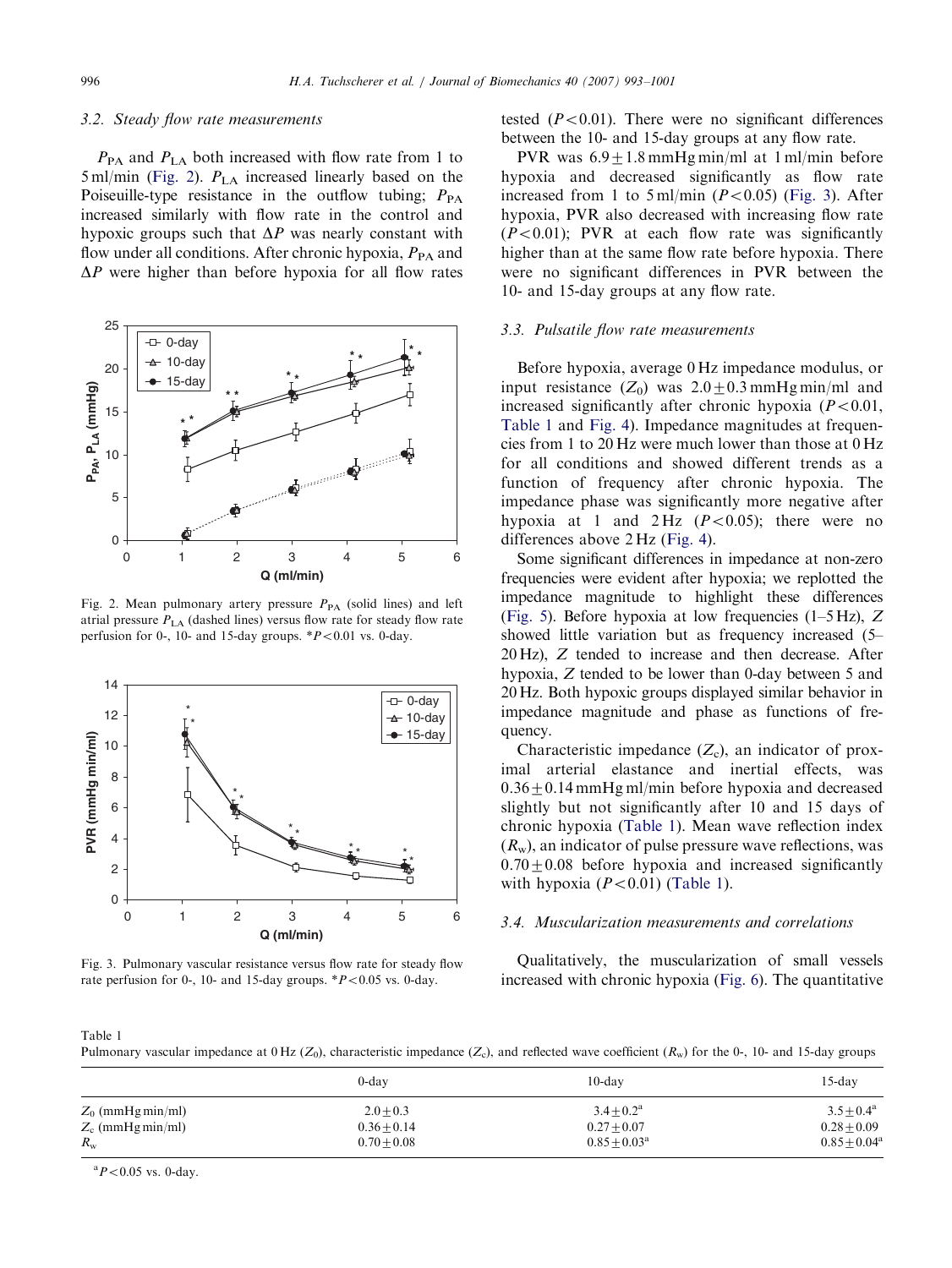<span id="page-4-0"></span>

Fig. 4. Pulmonary vascular impedance magnitude and phase versus frequency for 0-, 10- and 15-day groups.  $*P<0.05$  vs. 0-day.



Fig. 5. Pulmonary vascular impedance magnitude versus frequency (1–20 Hz only) for 0-, 10- and 15-day groups.  $*P < 0.05$  vs. 0-day.

analysis confirmed a decrease in NM vessels after 10 and 15 days ( $P < 0.01$ ), increase in PM vessels after 10 days  $(P<0.05)$  and increase in FM vessels after 15 days  $(P<0.05)$ . There were no significant differences between the 10- and 15-day groups ([Fig. 7\)](#page-5-0).

The percentage of FM vessels correlated with PVR measured at 1 ml/min ( $R^2 = 0.25$ ;  $r_s = 0.50$ ;  $P < 0.05$ ). Since the percentage of PM vessels increased at 10 days and the percentage of FM vessels increased at 15 days, we also investigated the correlation between the sum of partially and FM vessels (for a given mouse) with PVR. The correlation between all muscularized vessels and PVR at 1 ml/min was also significant ( $R^2 = 0.45$ ;  $r_s = 0.65$ ;  $P < 0.01$ ) [\(Fig. 8](#page-5-0)). Note, analogous results are obtained if  $Z_0$  is correlated with the percentage of



Fig. 6. Representative sections of mouse lung stained with  $\alpha$ -smooth muscle actin (brown) and counterstained with hemotoxylin (blue) to identify non-, partially and fully muscularized vessels. 0 days (A), 10 days (B) and 15 days (C).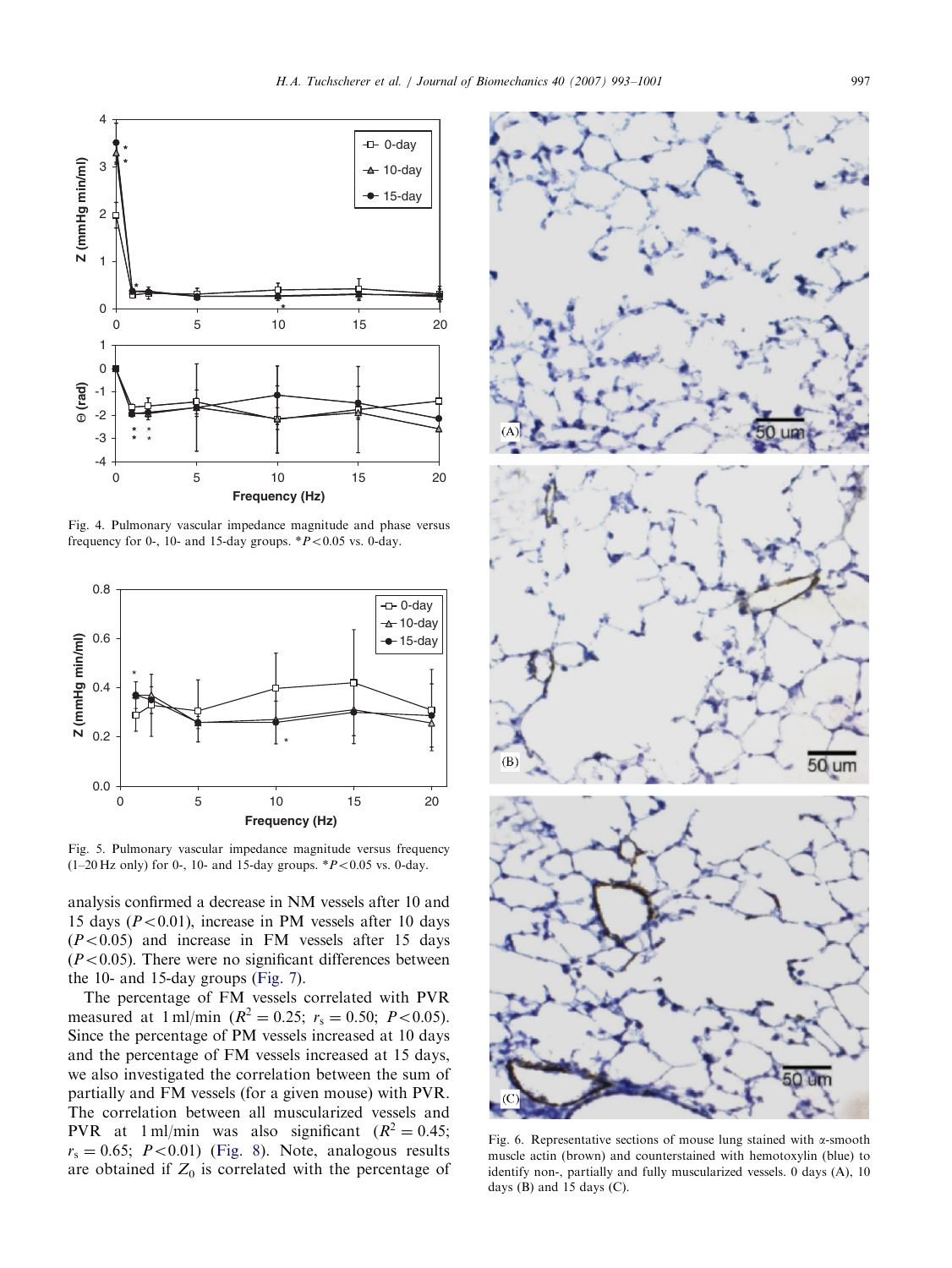<span id="page-5-0"></span>

Fig. 7. Percent of non-(NM), partially (PM) or fully (FM) muscularized small vessels in 0-, 10- and 15-day lungs;  $n = 5$ , 6 and 5, respectively. \* $P < 0.05$  vs. 0-day; \*\* $P < 0.01$  vs. 0-day.



Fig. 8. Pulmonary vascular resistance (PVR) measured at 1 ml/min versus sum of partially and fully muscularized vessel for all conditions and all lungs for which histological data were obtained  $(n = 16)$ . Spearman's correlation coefficient  $r_s = 0.65$ ;  $P < 0.01$ .

muscularized vessels or if PVR is correlated with the percentage of NM vessels.

# 4. Discussion

Our major findings are that steady and pulsatile pressure–flow rate relationships in isolated mouse lungs were significantly altered by chronic hypoxia. Specifically, PVR and two metrics of pulmonary vascular impedance were increased  $(Z_0 \text{ and } R_w)$  and the impedance phase at low frequencies became more negative. The increases in PVR and  $Z_0$  were likely caused by increased small vessel muscularization or vessel drop-out; the increase in  $R_w$  and decrease in impedance phase were likely caused increases in proximal artery stiffness previously demonstrated with isolated vessel experiments [\(Kobs et al., 2005\)](#page-7-0).

# 4.1. Steady pressure–flow relationships

The initial measurements of  $P_{PA}$  at 1 ml/min for the 0day group were similar to previous results in isolated mouse lungs [\(Archer et al., 1999;](#page-7-0) [Fagan et al., 1999a, b](#page-7-0); [Parker et al., 1999\)](#page-7-0). In the hypoxic groups, there was a 40–50% increase  $P_{PA}$  compared to the normoxic group. This increase in  $P_{\text{PA}}$  was measured with normoxic ventilation at least 60 min after the mice were removed from the hypoxic environment, strongly suggesting that pulmonary vascular remodeling occurred. That is, increases in blood viscosity are known to occur with hypoxia ([West, 1990](#page-8-0)) but since the lungs were perfused with cell-free perfusate, increased viscosity is not responsible for the elevated pressures measured here. Similarly, hypoxic pulmonary vasoconstriction is not likely to be responsible for the increased pressures since the data were collected under normoxic conditions. However, some vasoconstriction may have persisted and affected the results.

When steady flow perfusion followed pulsatile perfusion, the resistance of the lungs decreased on average. Just as mechanical preconditioning is required prior to isolated vessel tests, this finding suggests that hemodynamic preconditioning is required prior to isolated lung tests and that ventilation is not sufficient.

All groups showed similar pressure responses to increasing steady flow rates. Other studies have shown increases in  $P_{PA}$  and  $P_{LA}$  with increasing flow rate in the isolated lung model ([Parker et al., 1999](#page-7-0); [Weissmann et](#page-8-0) [al., 2004](#page-8-0); [Tuchscherer et al., 2006\)](#page-7-0) similar to these. While the increase in  $P_{LA}$  with flow can be assumed to be linear due to Poiseuille flow in the outlet tube, the increase in  $P_{PA}$  was well fit by a power law function  $(R^2 > 0.99$  for all conditions), which has been proposed to model the effects of exercise (i.e., increasing cardiac output) on  $P_{PA}$  ([Reeves et al., 2005](#page-7-0)).

## 4.2. Pulsatile pressure–flow rate relationships

The impedance spectra in all groups followed the classical pattern of a high 0-Hz value followed by a local minimum and oscillations at higher frequencies. The  $Z_0$ increase in the hypoxic groups was consistent with and comparable to the increase in PVR.  $Z_c$ , which is typically interpreted as the ratio of proximal arterial stiffness to fluid inertia [\(Milnor, 1989](#page-7-0)), did not increase significantly with hypoxia and in fact tended to decrease. Since our prior work clearly demonstrates an increase in proximal artery stiffness in this mouse type exposed to these conditions—via increased collagen and elastin deposition [\(Kobs et al., 2005\)](#page-7-0)—the effects of increased stiffness must have been balanced by increased effects of inertia. Increases in proximal artery diameter and length could have had this effect. Our prior work supports the former: whereas the inner diameter of the main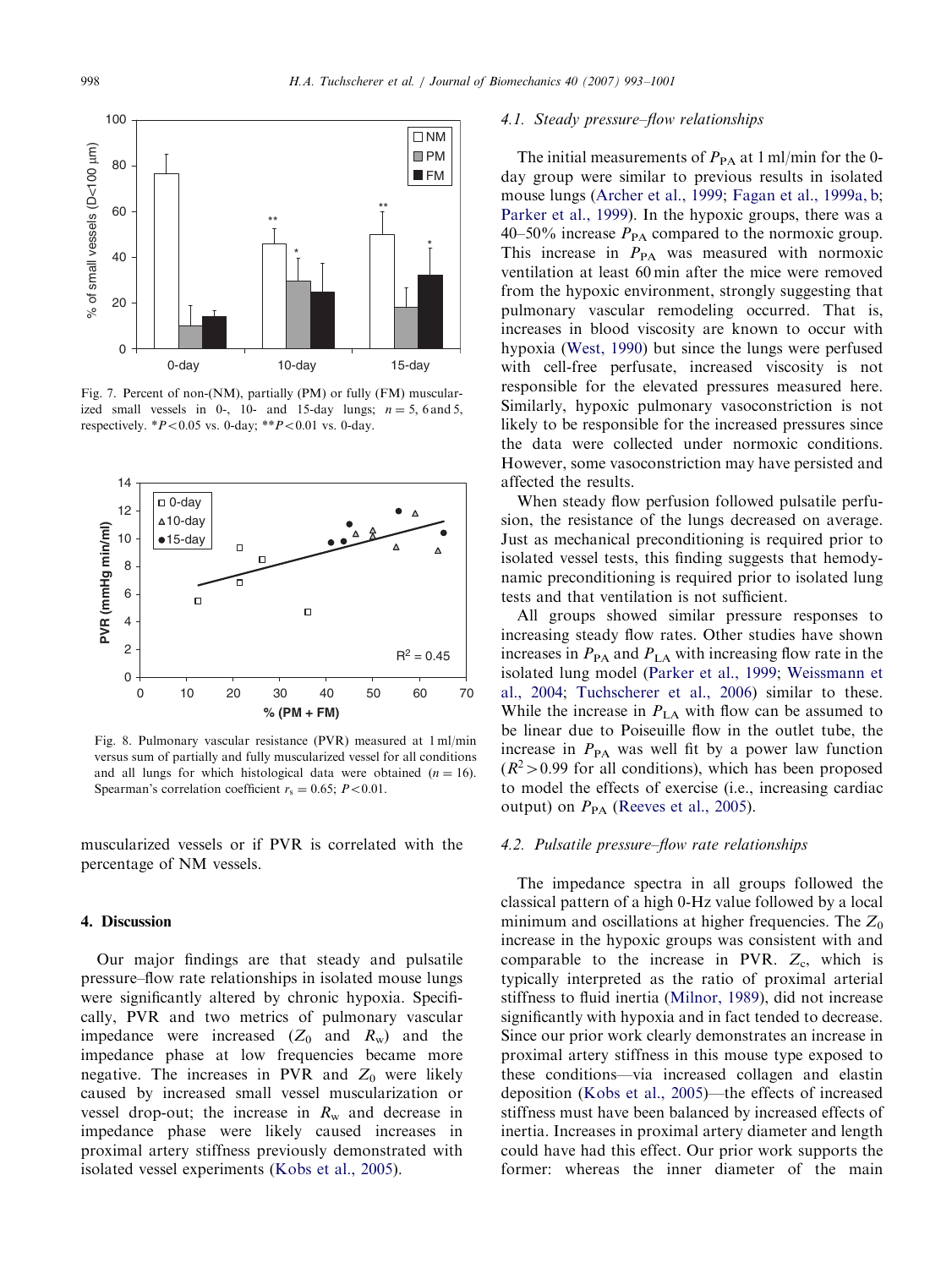pulmonary artery of 0-day mice was approximately 700 mm at normal pulmonary artery pressures, the inner diameter of 10- and 15-day hypoxic mice was 800– 850 µm at hypertensive pressures ([Kobs et al., 2005\)](#page-7-0). Comparable increases in diameter due to hypertension are likely to have occurred in the secondary and tertiary pulmonary arteries as well. Increases in pulmonary arterial length with hypoxia have also been reported previously in rats [\(Molthen et al., 2004\)](#page-7-0).

 $R_w$  was significantly larger after hypoxia, which has also been reported in primary pulmonary hypertension patients [\(Weinberg et al., 2004](#page-8-0)). Increases in  $R_w$  suggest increasing wave reflections or speed of wave reflections, and can be caused by increases in arterial stiffness in vascular networks ([Milnor, 1989\)](#page-7-0). A more negative phase angle, as found here with hypoxia, can be interpreted similarly [\(Milnor, 1989\)](#page-7-0). In the systemic circulation, increased wave reflection speed is known to detrimentally affect left ventricular function ([Nichols](#page-7-0) [and O'Rourke, 2005](#page-7-0)). The effects of wave reflection and this degree of wave reflection in particular—on right ventricular function are not known.

## 4.3. Muscularization and structure–function relationships

The increased muscularization of pulmonary vessels in chronically hypoxic mice has been well documented ([Steudel et al., 1998;](#page-7-0) [Fagan et al., 1999a, b](#page-7-0); [Quinlan et](#page-7-0) [al., 2000;](#page-7-0) [Levi et al., 2001;](#page-7-0) [Zhao et al., 2001](#page-8-0); [Marcos et](#page-7-0) [al., 2003;](#page-7-0) [Pascaud et al., 2003](#page-7-0)). As noted above, proliferation of SMCs and subsequent narrowing of vessels is thought to be one of the ways that hypoxiainduced pulmonary remodeling increases resistance in the vasculature ([Rabinovitch et al., 1979\)](#page-7-0). This theory is supported by the significant correlation between muscularization and PVR. However, since we did not eliminate SMC activity (with a calcium-free perfusate, rho-kinase inhibition or papaverine, for example), we cannot rule out increased SMC tone and residual hypoxia-induced vasoconstriction as mechanisms by which PVR increases. Furthermore, since we did not measure luminal diameters throughout the pulmonary arterial tree, we cannot rule out small vessel drop-out, which would also increase PVR independent of muscularization.

# 4.4. Experimental considerations

Typically, in vivo measurements of pulmonary vascular impedance are made based on the response to the normal heart beat. The normal heart beat generates a large flow magnitude at the fundamental frequency and smaller amplitudes of flow at harmonics of that frequency. In this study, approximately physiological flow magnitudes were generated at each frequency tested, from 1 to 20 Hz. If the pulmonary vasculature were a linear system, the response to these two different modes of excitation would be identical. However, in a non-linear system, one cannot assume that the impedance resulting from these two modes of excitation is the same. Thus, while the measurements obtained here are robust and repeatable, they may not be straightforwardly comparable to those obtained in response to a normal heart beat, e.g., to those obtained in vivo. Since technology is now available to measure pulmonary vascular pressures and flows in mice in vivo at nearly physiological heart rates, the effects of non-linearities can be explored in future experiments. Our goal in these experiments was not to mimic the in vivo situation but instead to quantify the effects of hypoxia-induced pulmonary vascular remodeling on the frequency dependent pulmonary vascular impedance with wellcontrolled and repeatable ex vivo perfusion experiments. As long as identical methods are used, these data are easily comparable to impedance measurements in other strains of mice, including transgenics and knockouts.

# 4.5. Implications

The technical difficulties inherent in measuring the dynamic effects of pulmonary vascular remodeling in lungs as small as mouse lungs at physiologically relevant frequencies are offset by the availability of exciting and important transgenic and knockout strains of mice, which can be used to investigate the role of genetic defects in pulmonary vascular disease. For example, experiments in genetically engineered mice have shown that gene defects in natriuretic peptides [\(Zhao et al.,](#page-8-0) [1999](#page-8-0)), plasminogen activators [\(Levi et al., 2001\)](#page-7-0), bone morphogenetic proteins ([Beppu et al., 2004\)](#page-7-0), and endothelial nitric oxide synthase [\(Steudel et al., 1998;](#page-7-0) [Fagan et al., 1999a, b;](#page-7-0) [Quinlan et al., 2000;](#page-7-0) [Zhao et al.,](#page-8-0) [2001](#page-8-0)) modulate arteriolar muscularization and extracellular matrix protein deposition. The effects of these genes on pulmonary vascular function—that is, on steady and pulsatile pressure–flow relationships—remain poorly understood. The data presented here provide important baseline data for determining the role of specific genes in pulmonary hemodynamics through pulsatile pressure–flow experiments with lungs from genetically engineered mice.

## Acknowledgments

This research was supported by the Whitaker Foundation (Biomedical Engineering Research Grant RG-02-0618). The authors would like to thank Nidal E. Muvarak for his excellent tissue preservation and immunohistochemical work.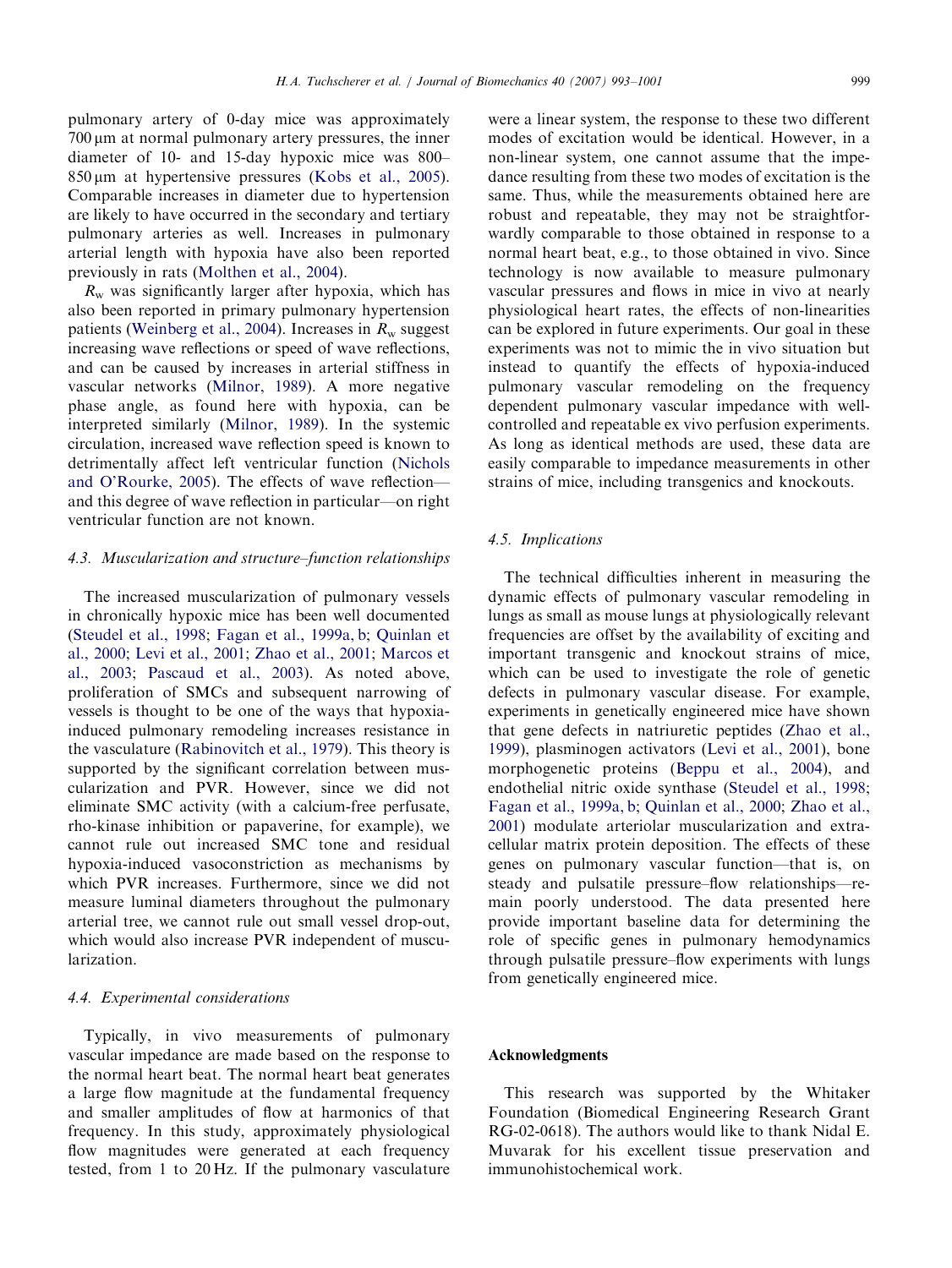# <span id="page-7-0"></span>References

- Adnot, S., Raffestin, B., Eddahibi, S., Braquet, P., Chabrier, P.E., 1991. Loss of endothelium-dependent relaxant activity in the pulmonary circulation of rats exposed to chronic hypoxia. Journal of Clinical Investigation 87 (1), 155–162.
- Archer, S.L., Reeve, H.L., Michelakis, E., Puttagunta, L., Waite, R., Nelson, D.P., Dinauer, M.C., Weir, E.K., 1999.  $O_2$  sensing is preserved in mice lacking the gp91 phox subunit of NADPH oxidase. Proceedings of the National Academy of Sciences USA 96 (14), 7944–7949.
- Beppu, H., Ichinose, F., Kawai, N., Jones, R.C., Yu, P.B., Zapol, W.M., Miyazono, K., Li, E., Bloch, K.D., 2004. BMPR-II heterozygous mice have mild pulmonary hypertension and an impaired pulmonary vascular remodeling response to prolonged hypoxia. American Journal of Physiology—Lung Cellular and Molecular Physiology 287 (6), L1241–L1247.
- Eddahibi, S., Hanoun, N., Lanfumey, L., Lesch, K.P., Raffestin, B., Hamon, M., Adnot, S., 2000. Attenuated hypoxic pulmonary hypertension in mice lacking the 5-hydroxytryptamine transporter gene. Journal of Clinical Investigation 105 (11), 1555–1562.
- Fagan, K.A., Fouty, B.W., Tyler, R.C., Morris Jr., K.G., Hepler, L.K., Sato, K., LeCras, T.D., Abman, S.H., Weinberger, H.D., Huang, P.L., McMurtry, I.F., Rodman, D.M., 1999a. The pulmonary circulation of homozygous or heterozygous eNOS-null mice is hyperresponsive to mild hypoxia. Journal of Clinical Investigation 103 (2), 291–299.
- Fagan, K.A., Tyler, R.C., Sato, K., Fouty, B.W., Morris Jr., K.G., Huang, P.L., McMurtry, I.F., Rodman, D.M., 1999b. Relative contributions of endothelial, inducible, and neuronal NOS to tone in the murine pulmonary circulation. American Journal of Physiology 277 (3 Pt 1), L472–L478.
- Fagan, K.A., Morrissey, B., Fouty, B.W., Sato, K., Harral, J.W., Morris Jr., K.G., Hoedt-Miller, M., Vidmar, S., McMurtry, I.F., Rodman, D.M., 2001. Upregulation of nitric oxide synthase in mice with severe hypoxia-induced pulmonary hypertension. Respiratory Research 2 (5), 306–313.
- Fike, C.D., Kaplowitz, M.R., 1994. Effect of chronic hypoxia on pulmonary vascular pressures in isolated lungs of newborn pigs. Journal of Applied Physiology 77 (6), 2853–2862.
- Fike, C.D., Kaplowitz, M.R., 1996. Chronic hypoxia alters nitric oxide-dependent pulmonary vascular responses in lungs of newborn pigs. Journal of Applied Physiology 81 (5), 2078–2087.
- Fike, C.D., Pfister, S.L., Kaplowitz, M.R., Madden, J.A., 2002. Cyclooxygenase contracting factors and altered pulmonary vascular responses in chronically hypoxic newborn pigs. Journal of Applied Physiology 92 (1), 67–74.
- Grant, B.J., Lieber, B.B., 1996. Clinical significance of pulmonary arterial input impedance. European Respiratory Journal 9 (11), 2196–2199.
- Hasegawa, J., Wagner, K.F., Karp, D., Li, D., Shibata, J., Heringlake, M., Bahlmann, L., Depping, R., Fandrey, J., Schmucker, P., Uhlig, S., 2004. Altered pulmonary vascular reactivity in mice with excessive erythrocytosis. American Journal of Respiratory and Critical Care Medicine 169 (7), 829–835.
- Herget, J., Novotna, J., Bibova, J., Povysilova, V., Vankova, M., Hampl, V., 2003. Metalloproteinase inhibition by Batimastat attenuates pulmonary hypertension in chronically hypoxic rats. American Journal of Physiology—Lung Cellular and Molecular Physiology 285 (1), L199–L208.
- Hislop, A., Reid, L., 1976. New findings in pulmonary arteries of rats with hypoxia-induced pulmonary hypertension. British Journal of Experimental Pathology 57 (5), 542–554.
- Huez, S., Brimioulle, S., Naeije, R., Vachiery, J.L., 2004. Feasibility of routine pulmonary arterial impedance measurements in pulmonary hypertension. Chest 125 (6), 2121–2128.
- Kobs, R.W., Muvarak, N.E., Eickhoff, J.C., Chesler, N.C., 2005. Linked mechanical and biological aspects of remodeling in mouse pulmonary arteries with hypoxia-induced hypertension. American Journal of Physiology—Heart and Circulatory Physiology 288 (3), H1209–H1217.
- Le Cras, T.D., Xue, C., Rengasamy, A., Johns, R.A., 1996. Chronic hypoxia upregulates endothelial and inducible NO synthase gene and protein expression in rat lung. American Journal of Physiology 270 (1 Pt 1), L164–L170.
- Levi, M., Moons, L., Bouche, A., Shapiro, S.D., Collen, D., Carmeliet, P., 2001. Deficiency of urokinase-type plasminogen activatormediated plasmin generation impairs vascular remodeling during hypoxia-induced pulmonary hypertension in mice. Circulation 103 (15), 2014–2020.
- Liu, S.Q., 1996. Alterations in structure of elastic laminae of rat pulmonary arteries in hypoxic hypertension. Journal of Applied Physiology 81 (5), 2147–2155.
- Marcos, E., Adnot, S., Pham, M.H., Nosjean, A., Raffestin, B., Hamon, M., Eddahibi, S., 2003. Serotonin transporter inhibitors protect against hypoxic pulmonary hypertension. American Journal of Respiratory and Critical Care Medicine 168 (4), 487–493.
- Milnor, W.R., 1989. Hemodynamics. Williams & Wilkins, Baltimore.
- Molthen, R.C., Karau, K.L., Dawson, C.A., 2004. Quantitative models of the rat pulmonary arterial tree morphometry applied to hypoxia-induced arterial remodeling. Journal of Applied Physiology 97 (6), 2372–2384 (discussion 2354).
- Nichols, W.W., O'Rourke, M.F., 2005. McDonald's Blood Flow in Arteries: Theoretical, Experimental, and Clinical Principles. Oxford University Press, New York.
- Parker, J.C., Gillespie, M.N., Taylor, A.E., Martin, S.L., 1999. Capillary filtration coefficient, vascular resistance, and compliance in isolated mouse lungs. Journal of Applied Physiology 87 (4), 1421–1427.
- Pascaud, M.A., Griscelli, F., Raoul, W., Marcos, E., Opolon, P., Raffestin, B., Perricaudet, M., Adnot, S., Eddahibi, S., 2003. Lung overexpression of angiostatin aggravates pulmonary hypertension in chronically hypoxic mice. American Journal of Respiratory Cell and Molecular Biology 29 (4), 449–457.
- Quinlan, T.R., Li, D., Laubach, V.E., Shesely, E.G., Zhou, N., Johns, R.A., 2000. eNOS-deficient mice show reduced pulmonary vascular proliferation and remodeling to chronic hypoxia. American Journal of Physiology—Lung Cellular and Molecular Physiology 279 (4), L641–L650.
- Rabinovitch, M., Gamble, W., Nadas, A.S., Miettinen, O.S., Reid, L., 1979. Rat pulmonary circulation after chronic hypoxia: hemodynamic and structural features. American Journal of Physiology 236 (6), H818–H827.
- Rabinovitch, M., Gamble, W.J., Miettinen, O.S., Reid, L., 1981. Age and sex influence on pulmonary hypertension of chronic hypoxia and on recovery. American Journal of Physiology 240 (1), H62–H72.
- Reeves, J.T., Linehan, J.H., Stenmark, K.R., 2005. Distensibility of the normal human lung circulation during exercise. American Journal of Physiology—Lung Cellular and Molecular Physiology 288 (3), L419–L425.
- Stenmark, K.R., McMurtry, I.F., 2005. Vascular remodeling versus vasoconstriction in chronic hypoxic pulmonary hypertension: a time for reappraisal? Circulation Research 97 (2), 95–98.
- Steudel, W., Scherrer-Crosbie, M., Bloch, K.D., Weimann, J., Huang, P.L., Jones, R.C., Picard, M.H., Zapol, W.M., 1998. Sustained pulmonary hypertension and right ventricular hypertrophy after chronic hypoxia in mice with congenital deficiency of nitric oxide synthase 3. Journal of Clinical Investigation 101 (11), 2468–2477.
- Tuchscherer, H.A., Webster, E.B., Chesler, N.C., 2006. Pulmonary vascular resistance and impedance in isolated mouse lungs: effects